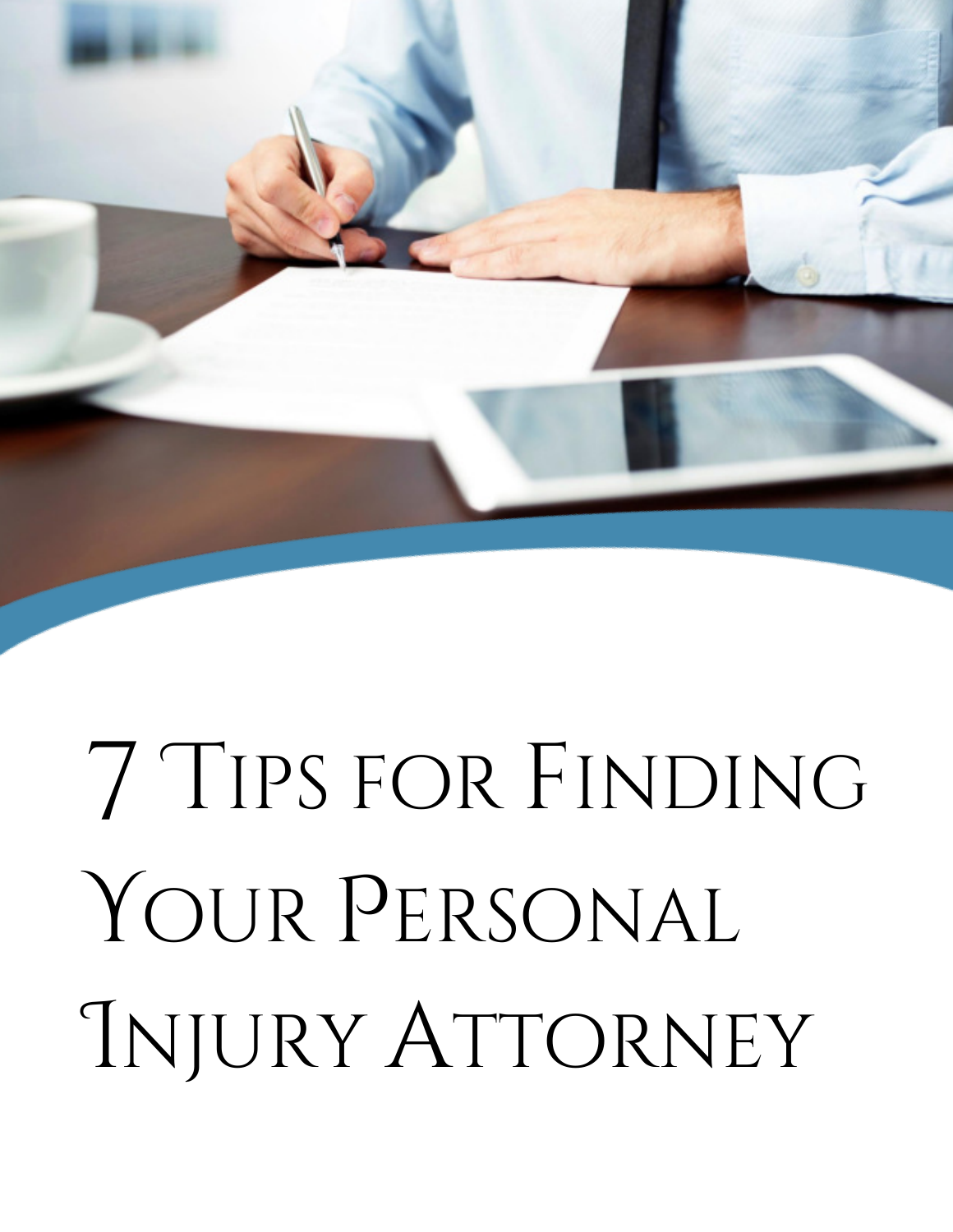# TABLE OF CONTENTS

| 1. An attorney should be specialized in only a couple areas of law 4 |  |
|----------------------------------------------------------------------|--|
|                                                                      |  |
|                                                                      |  |
|                                                                      |  |
|                                                                      |  |
|                                                                      |  |
|                                                                      |  |
|                                                                      |  |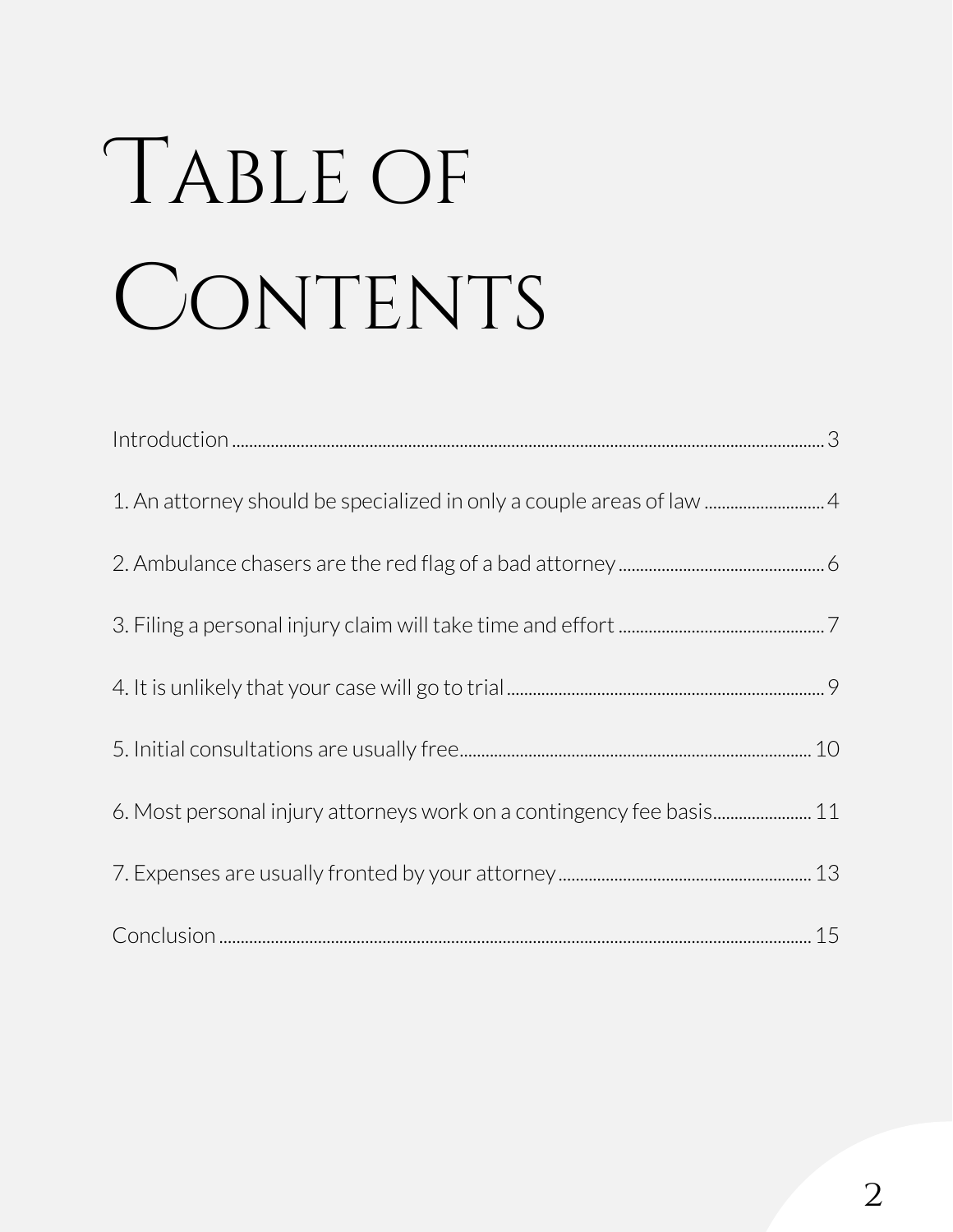## <span id="page-2-0"></span>**INTRODUCTION**

If you are a Seattle or Bellevue resident that has just been in a personal injury accident, there are a few things that you need to know. We find that many people misunderstand or are confused by personal injury laws and have quite a number of misconceptions that get in the way of their ability to successfully file a personal injury claim.

This eBook explains the most important things you need to know about personal injury attorneys, so that you are well equipped to make the best choice.

Dax Jones, our lead attorney, ensures that his services remain up to these standards. His efforts are proven by his track record of satisfied clients, and by his prestigious awards that he's achieved during his career as a personal injury attorney.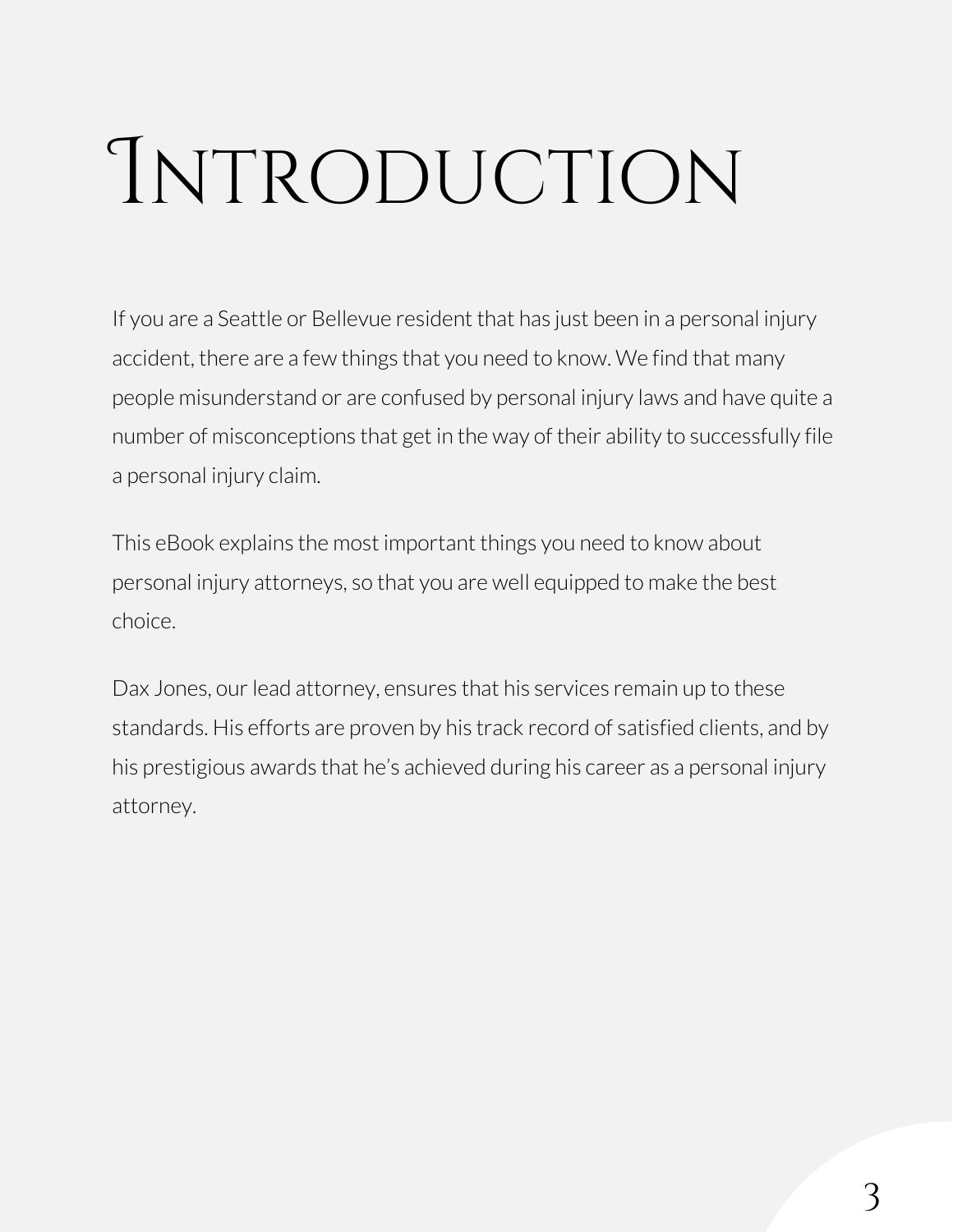

#### <span id="page-3-0"></span>I. They should be specialized in only a couple areas of law

The best attorneys in Seattle, Bellevue, and world-wide are those that have devoted themselves to specific areas of law and practice it regularly.

There is a reason that divorce attorneys don't handle personal injury, and vice versa. These legal matters are extremely complex and take years of experience to master.

It would be like having a brain tumor, but choosing to go see a podiatrist about the issue. If you're paying for an attorney, you want to be sure that your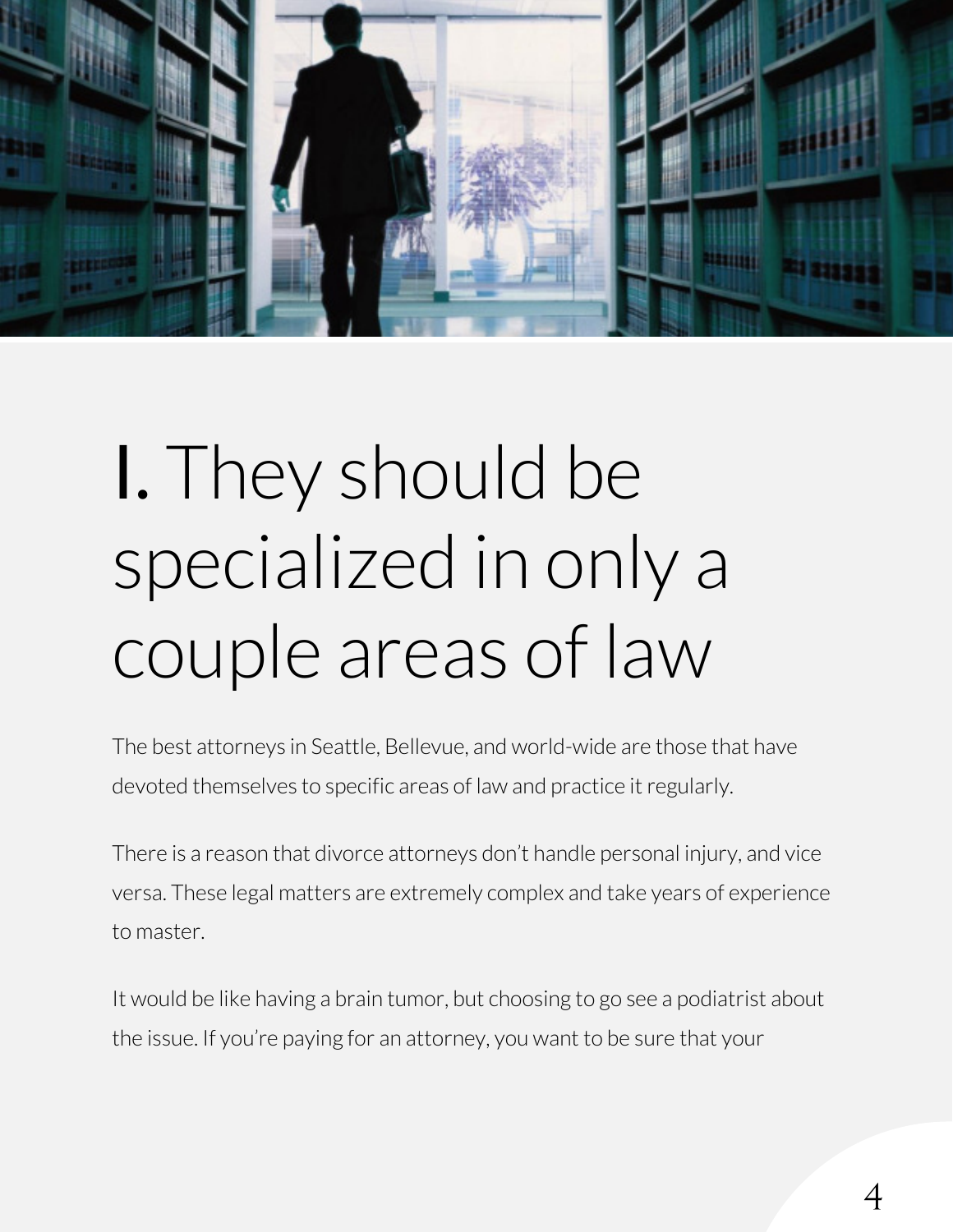attorney knows that to be good at their job, they need to dive deeply into that field and learn it well. Experience matters.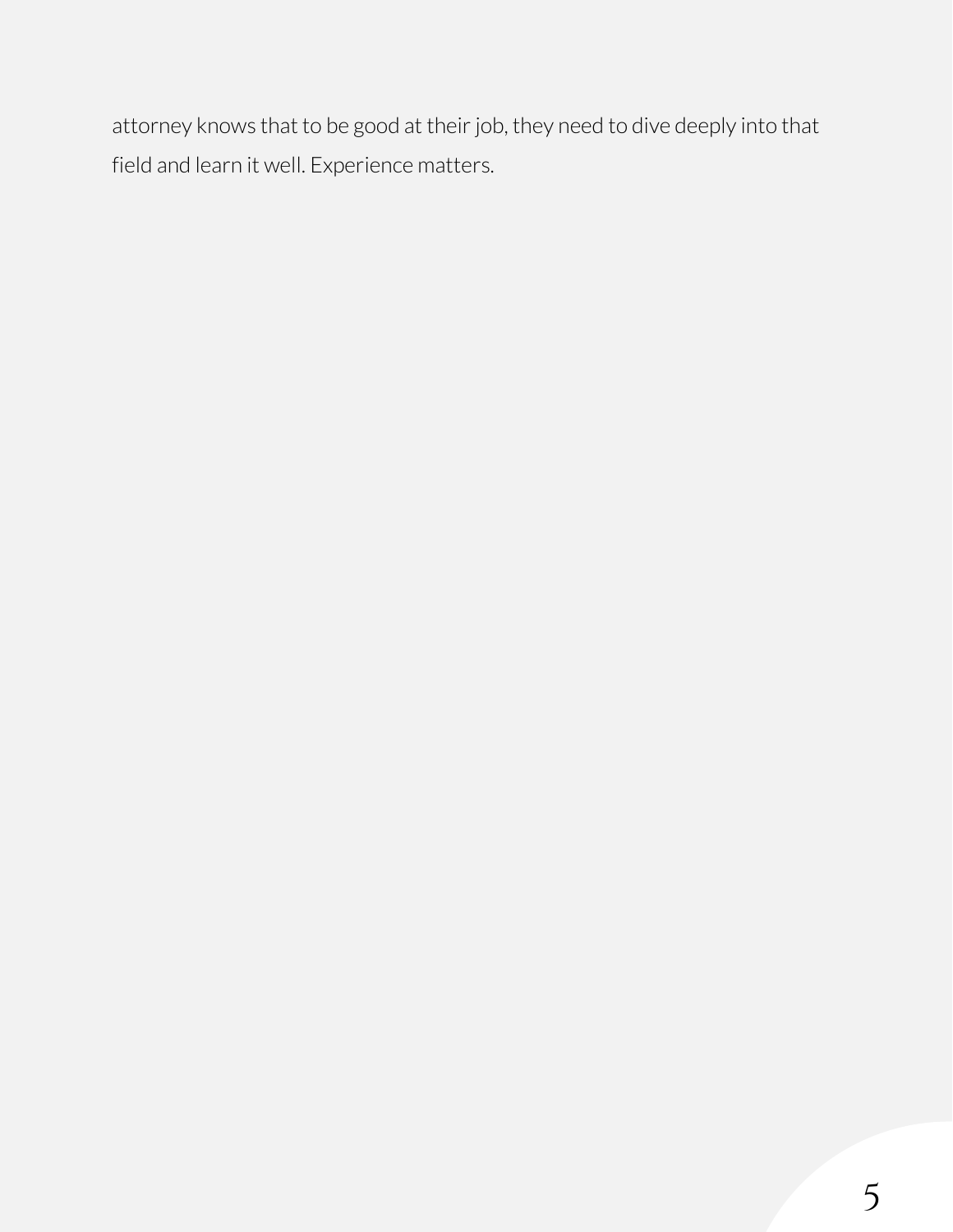

### <span id="page-5-0"></span>II. Ambulance chasers are the red flag of a bad attorney

Ambulance chasing is illegal in Washington — and with good reason. Good attorneys rely on reputation and wait for clients to seek them for help, while making themselves available.

If you have been in an accident and have received a call, letter, or a mailing from an attorney directly following, take it as a warning to stay away.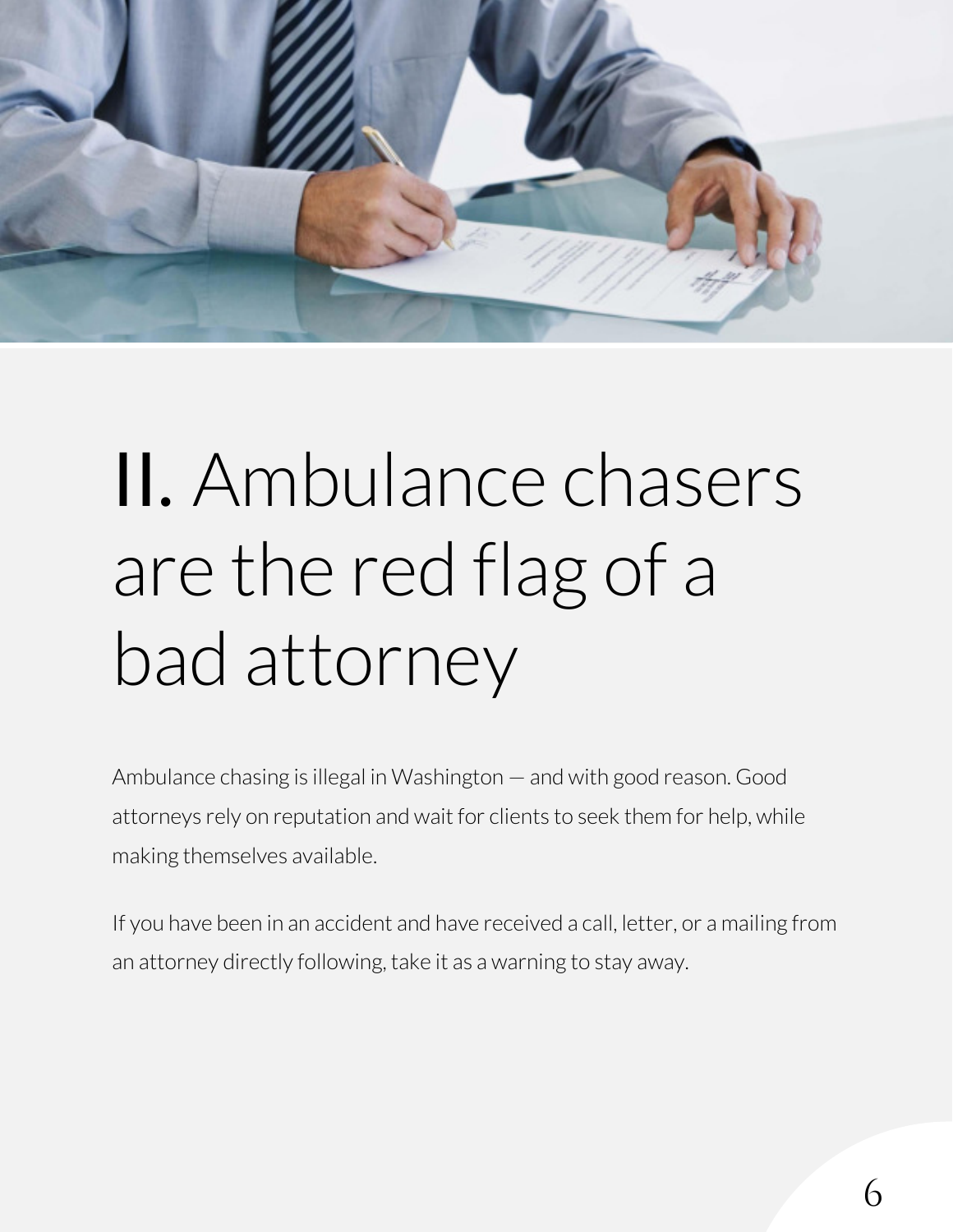

### <span id="page-6-0"></span>III. Filing a personal injury claim will take time and effort

Personal injury claims require extensive effort in order to create a solid case. This means that a client will need to be involved in the process.

Fortunately, a good personal injury attorney can greatly alleviate that load. They will field phone calls with insurance companies and health care representatives, as well as organize and handle paperwork and other documentation. He or she will take also care of building the case as well as presenting it, if it is necessary to go to trial.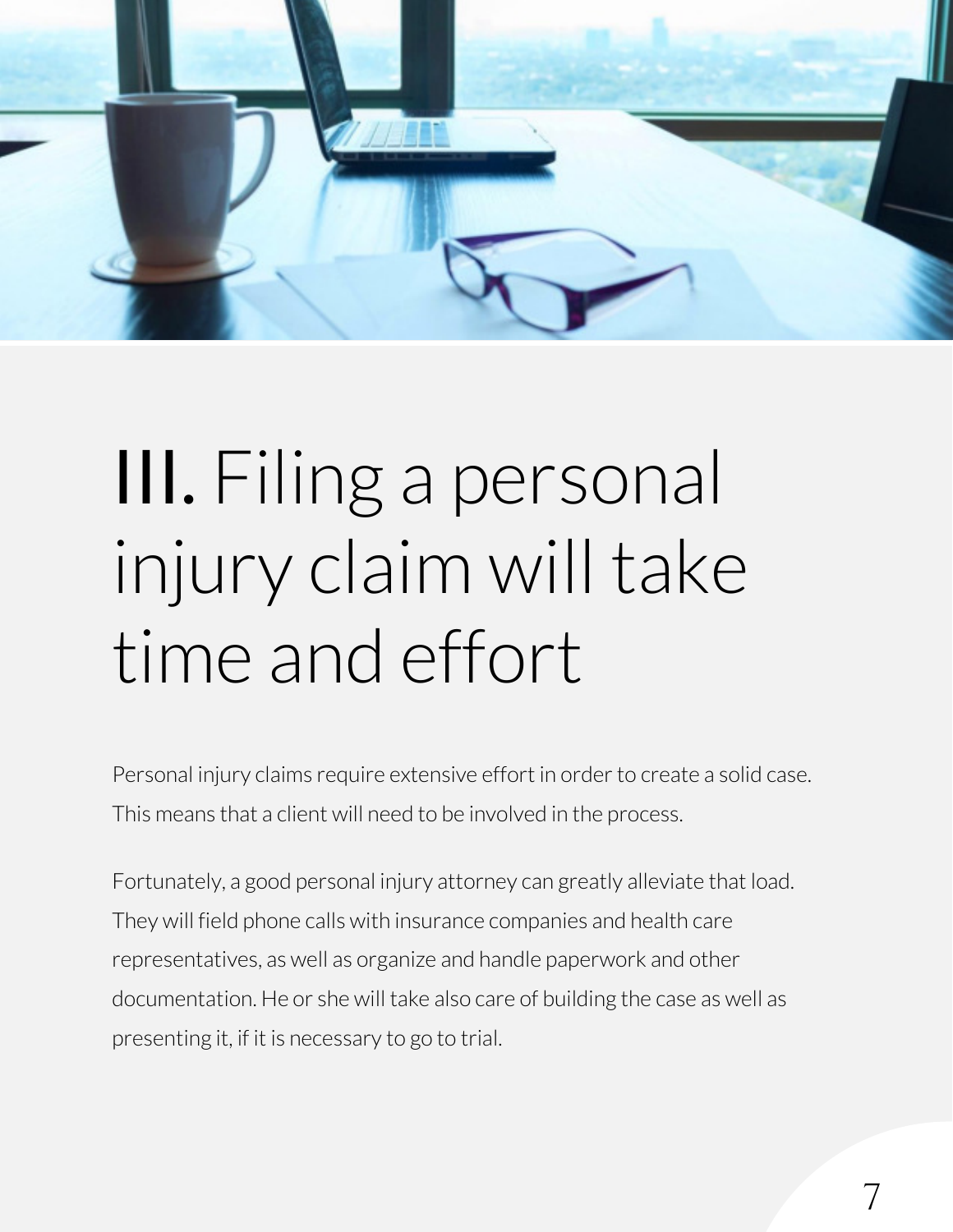An attorney with experience and knowledge of their field will generally have a fairly accurate estimate on how long the claims process will take. But if they make promises for quick settlements or fast cash, however, take warning — this is almost always untrue, and it is a sign of an unprofessional or inexperienced attorney.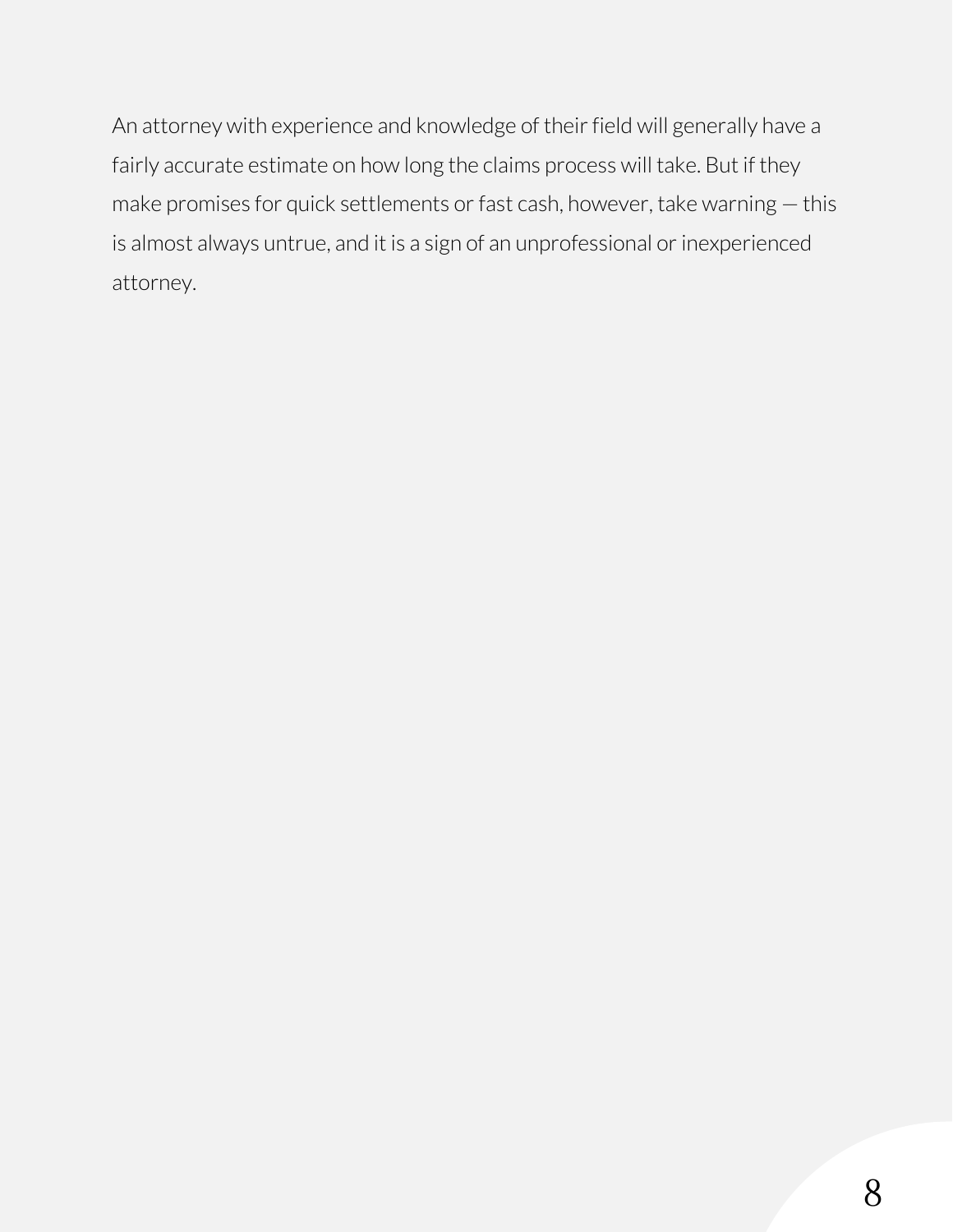

#### <span id="page-8-0"></span>IV. It is unlikely that your case will go to trial

Most personal injury cases in Seattle and Bellevue settle without ever going to trial. In fact, the majority of personal injury cases that Dax Jones handles do not even need a lawsuit to be settled in court.

A good attorney can usually get all the important information they need to file and settle the case with the insurance company. This usually cuts the time of the case down considerably, and is therefore much less expensive for the client.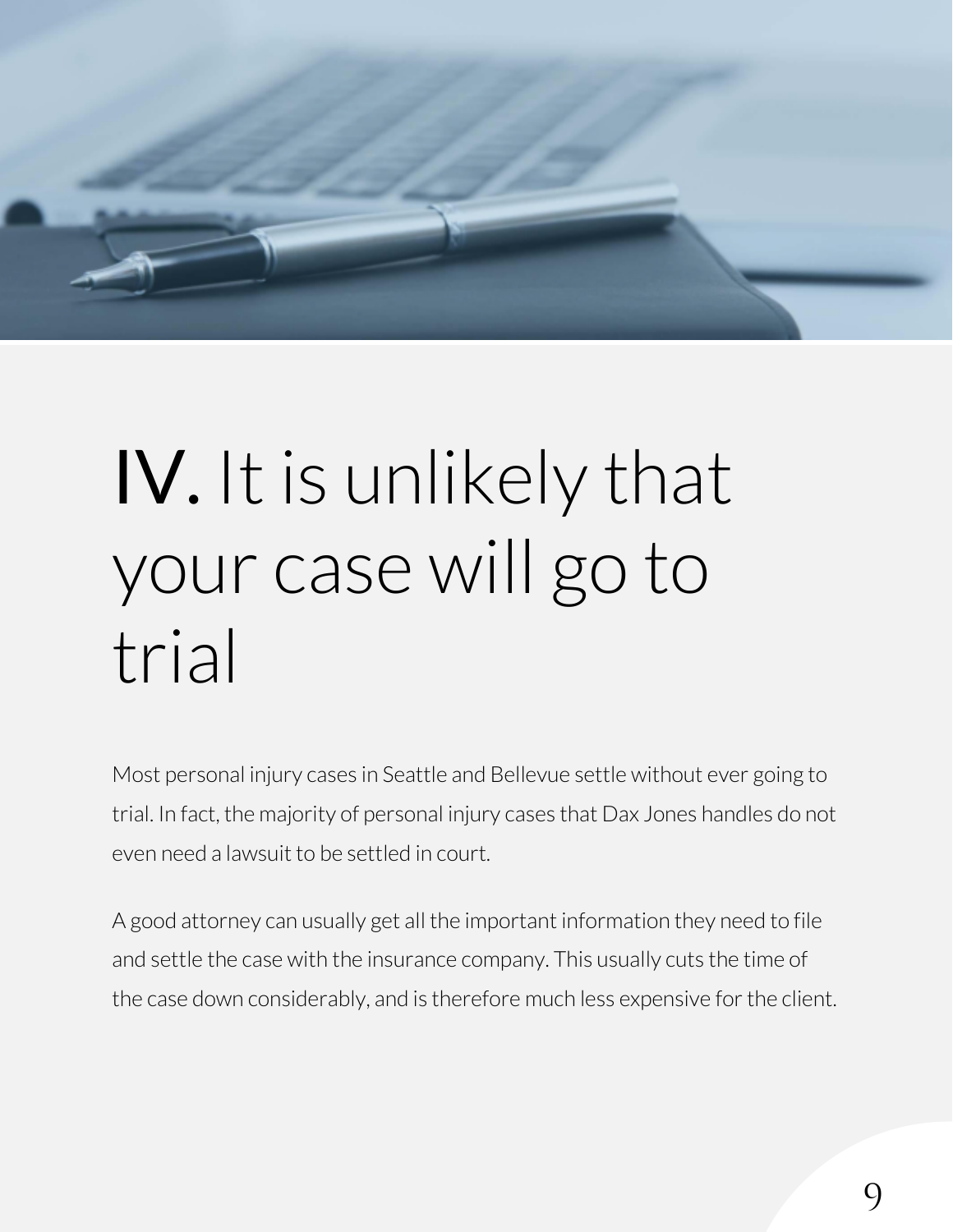

#### <span id="page-9-0"></span>V. Initial consultations are usually free

Most people have the expectation that meeting with an attorney is incredibly expensive and far out of the reach of their pocketbook.

This fear means that many don't even consider reaching out to a personal injury attorney after they are injured. In reality, most good personal injury attorneys offer free initial consultations — we certainly do, here at The Jones Firm.

A good attorney is always willing to meet with possible clients to discuss the basic facts of the case and let you know, in their opinion, whether or not you have a good basis for a claim.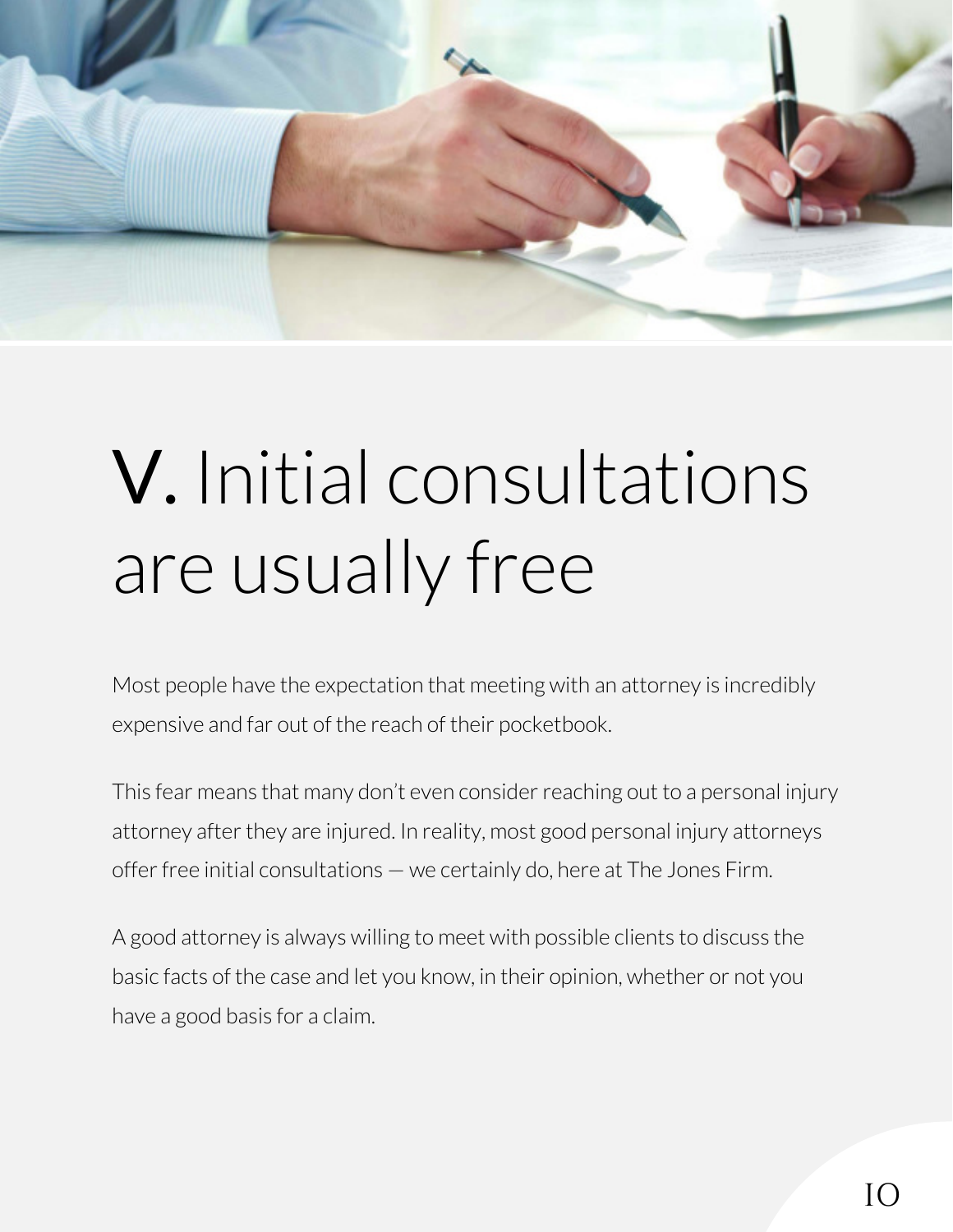

### <span id="page-10-0"></span>VI. Most personal injury attorneys work on a contingency fee basis

Understandably, an attorney needs to be paid for his/her time. Many personal injury attorneys work on a 'contingency fee' basis, and at The Jones Firm, we do as well.

This means that when we bring on new clients case, we get no fee for our work until you get paid. Hiring a great attorney can be affordable in this way, as no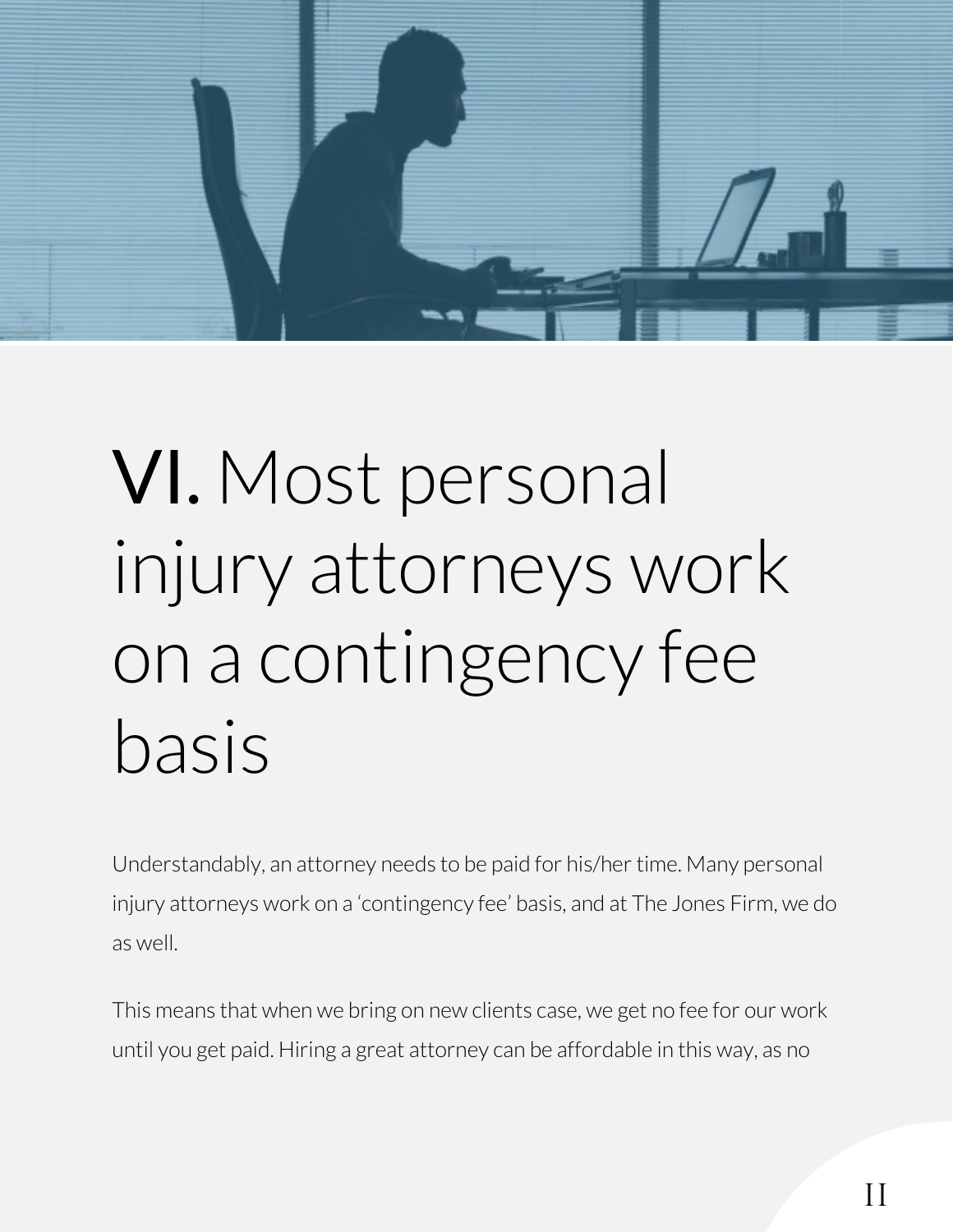payment is due for services until you've received the compensation from the insurance companies.

Before you hire an attorney in Seattle or Bellevue, be sure that you discuss and thoroughly understand how they bill their legal fees.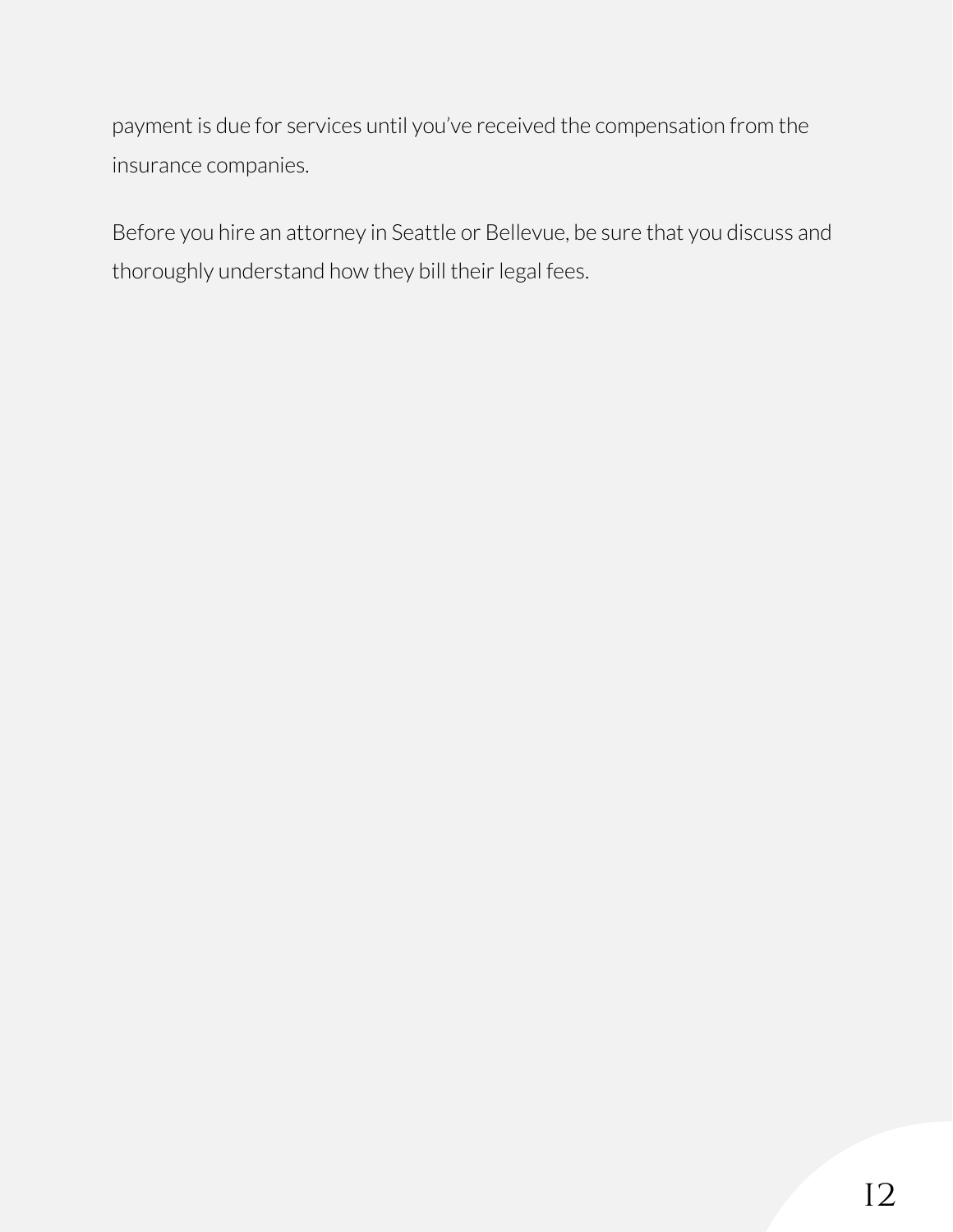

#### <span id="page-12-0"></span>VII. Expenses are usually fronted by your attorney

While the fee for your attorney's work will be stated in advance, usually as a percentage of the settlement rather than a fixed amount, that fee only pays for the attorney's time.

If your attorney has to pay someone else for work on your case or to help build your case, he will usually front the bill on your behalf. After you've received the compensation, those expenses will be billed to you separately at the end of the case.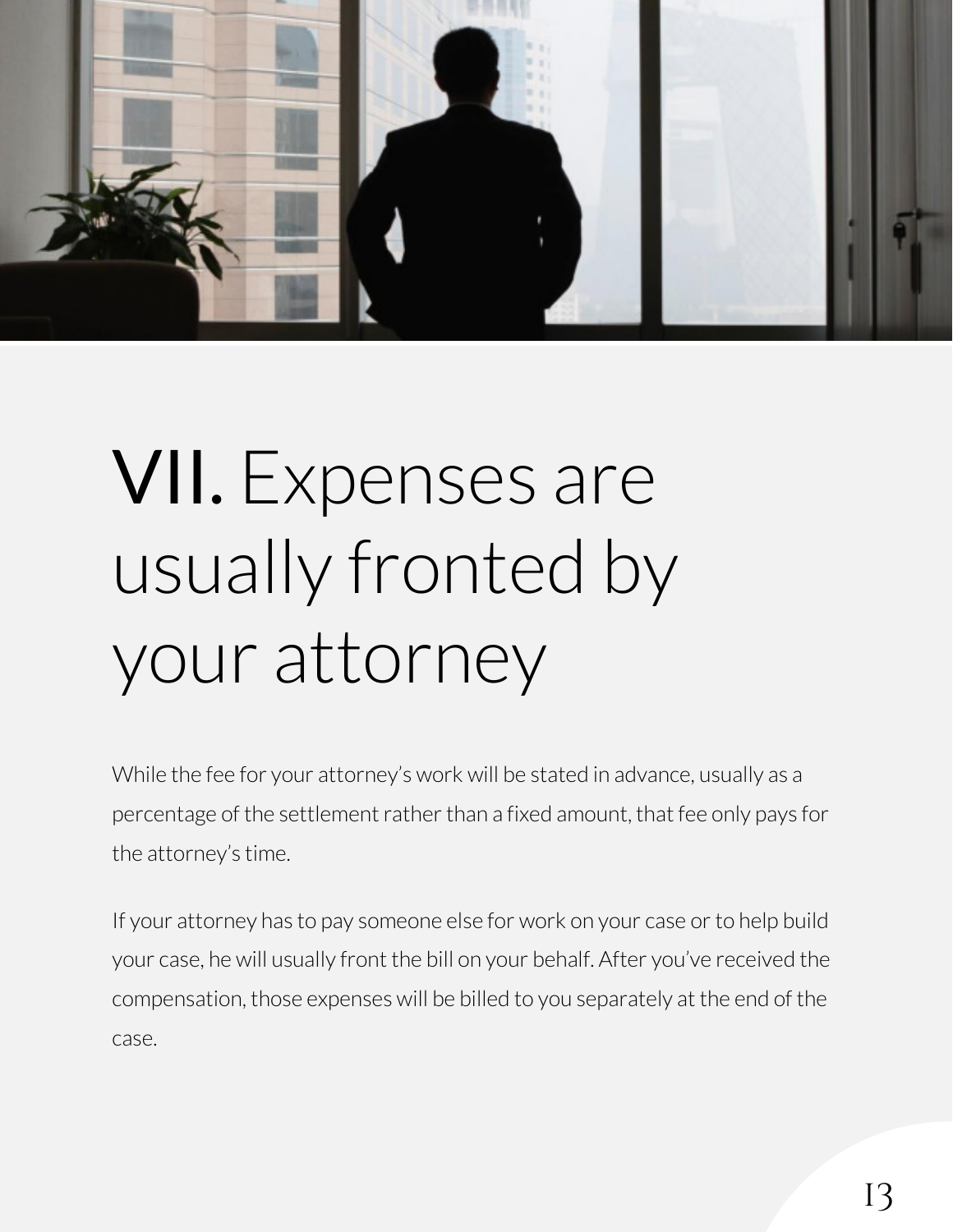Be sure that you discuss these additional expenses with your attorney before you sign a contract.